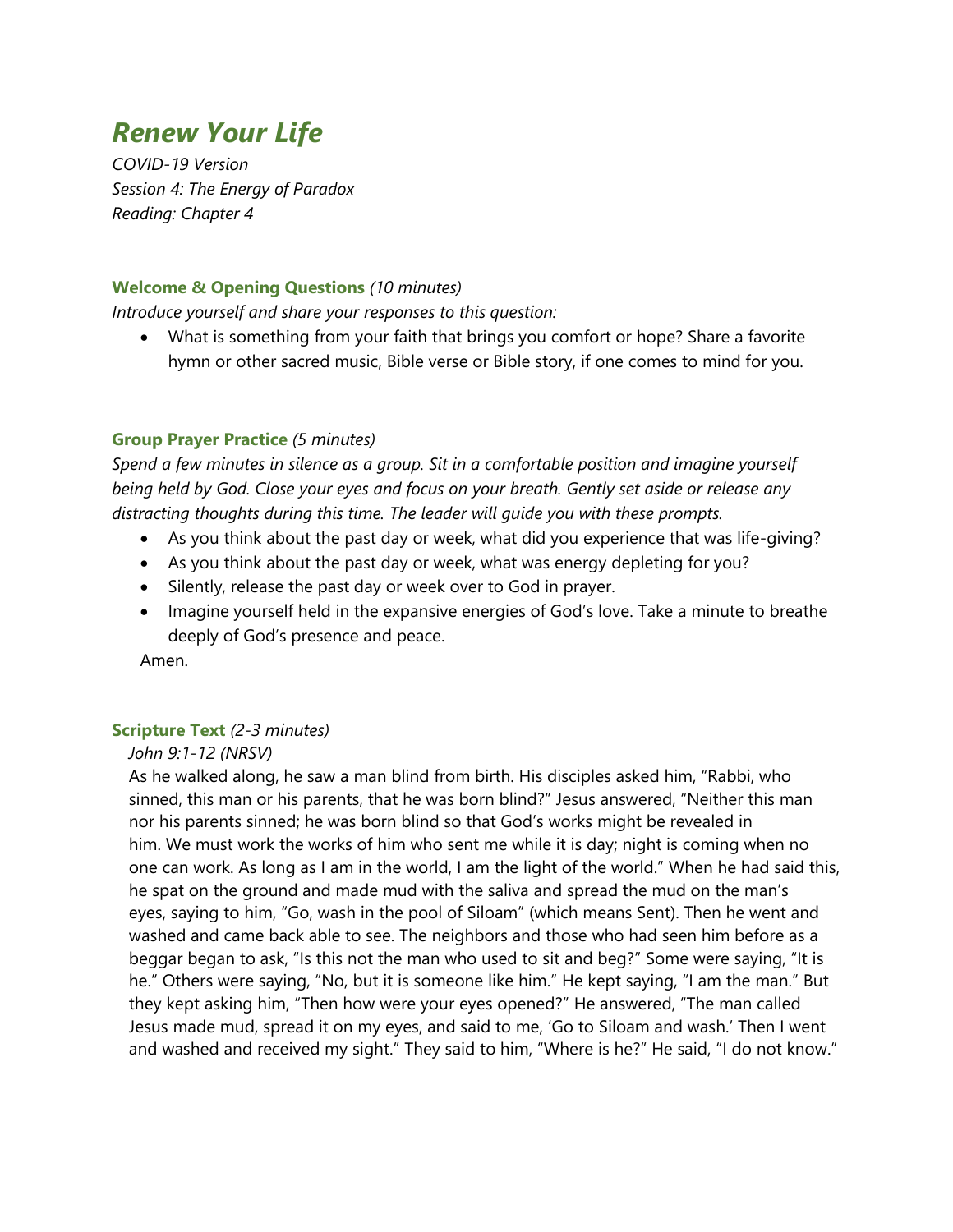#### **Reading Recap** *(5 minutes)*

On the other side of possibility (last session's theme), is the paradox of seeing light and darkness at the same time. The reality of a paradox means that life is filled with unwanted gifts; gifts we would rather not receive. Part of our journey is finding any unexpected blessings that come with those gifts. As we journey through times of suffering, either our own or with someone, three directions to explore, at the right time, are *acceptance* (life is difficult and light and darkness can coexist); *resistance* (God calls us to make a better world); and *presence* (our presence with others brings the light of Christ).

# **Questions on Chapter 4** *(35 minutes)*

*Start with these questions, adding in other questions to supplement. Questions are also available in the Renew Your Life book, starting on page 141.*

- What concepts in the readings and sermon were life-giving for you?
- What concepts or stories were difficult or challenging for you to think about or integrate into your life?

#### **The Energy of Paradox**

- 1. Think about the image of an unwanted gift. What is helpful about that image as you consider the struggles you have had in life? What have you discovered about yourself or about your faith because of an unwanted gift?
- 2. Pastor Kai describes three ways to wrestle with dark times: *acceptance* (life is hard), *resistance* (we are invited to bring hope to the world), and *presence* (being with others who are suffering). What was helpful for you in those responses? What would you add to what Pastor Kai wrote? What questions do you still have?
- 3. Which of the three ways do you identify with, as you think about this time of a pandemic and a search for racial justice?

# **Update during COVID-19**

#### **Paradox – The Struggle is Real**

The coronavirus and, more recently, the search for racial justice has exposed our human condition. We are not in control. We are not immune from suffering and struggle. What happens to some effects all. It has also raised common questions: Why do we have to suffer in this life? Is our God in control? Is our God present at all? Notice that in the text, Jesus doesn't answer the questions, but says that God's work can be done in and through suffering.

#### **Questions during COVID-19**

1. Where have you seen light and darkness during this pandemic in your own life and in the greater world? What, if anything, are you learning in this time about dealing with paradoxes?